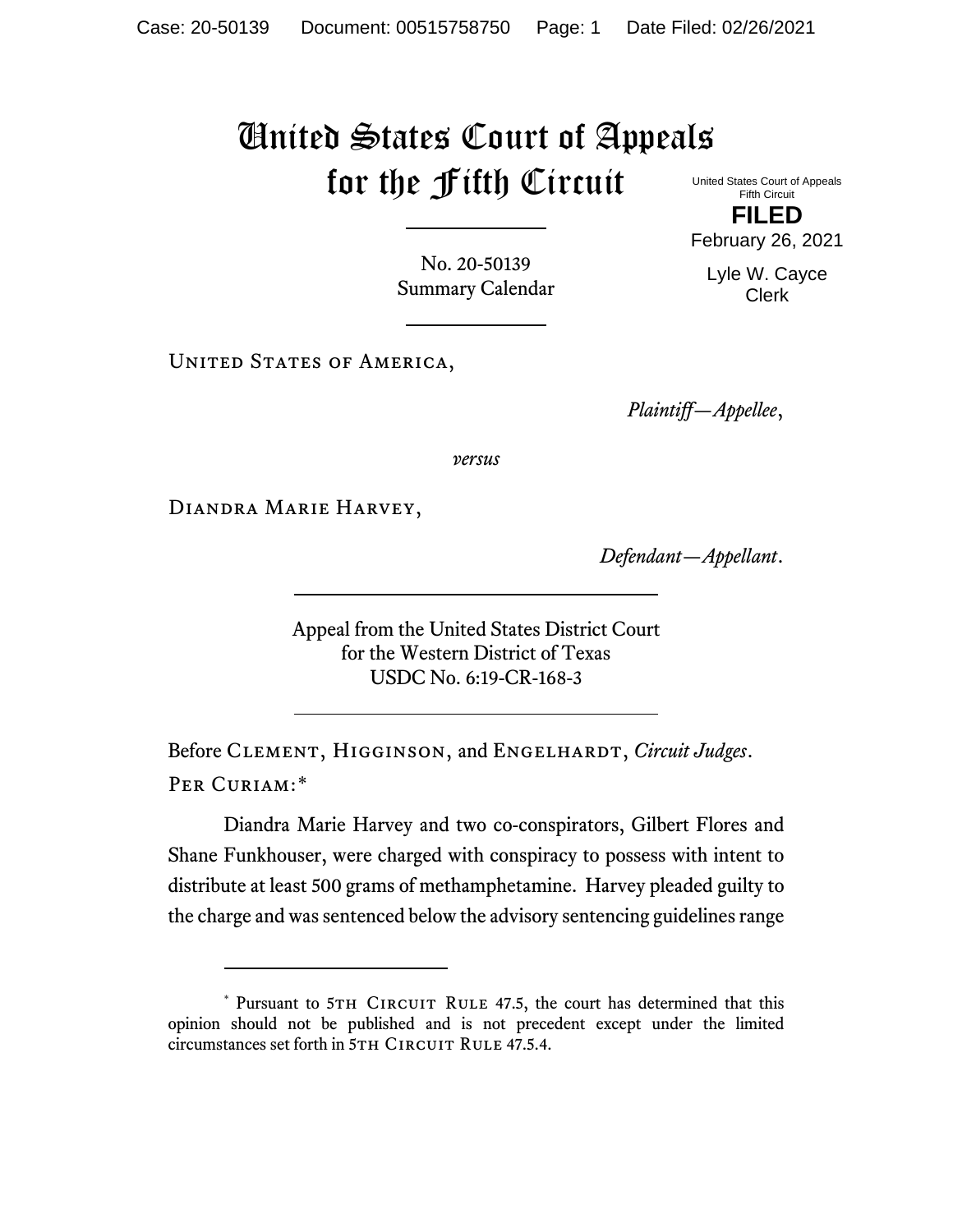## No. 20-50139

to the applicable mandatory minimum prison term of 10 years, to be followed by a five-year term of supervised release. On appeal, Harvey challenges the district court's denial of a safety-valve reduction and a minor-role reduction.

We review a district court's legal interpretation of the Sentencing Guidelines de novo and its findings of fact as to the application of the provisions for clear error. *See United States v. Torres-Hernandez*, 843 F.3d 203, 207 (5th Cir. 2016); *United States v. Flanagan*, 80 F.3d 143, 145 (5th Cir. 1996). Reasonable factual inferences drawn by the district court in support of its findings are also reviewed for clear error. *United States v. King*, 773 F.3d 48, 52 (5th Cir. 2014).

Harvey first challenges the district court's refusal to apply the twolevel reduction under U.S.S.G. § 2D1.1(b)(18) because she satisfied the safety valve requirements under 18 U.S.C. § 3553(f). Relevant here, § 3353(f)(2) sets forth the requirement that the defendant not possess a firearm—actually or constructively—in connection with the offense. *See United States v. Matias*, 465 F.3d 169, 174 (5th Cir. 2006).

The record indicates that Harvey was living with Flores in a motel room that contained an extensive amount of drugs and firearm magazines and ammunition. This evidence supports the district court's determination that a plausible inference exists that Harvey had knowledge of and access to the firearm. *See United States v. Fields*, 72 F.3d 1200, 1212 (5th Cir. 1996). Harvey did not offer evidence proving that it was clearly improbable that she had constructive possession of the firearm. Thus, Harvey failed in her burden to prove the lack of a connection between the firearm found in Flores's vehicle and the drug conspiracy, and the district court therefore did not clearly err in declining to apply a safety-valve reduction under § 3553(f). *See Matias*, 465 F.3d at 173-74; *Flanagan*, 80 F.3d at 146-47; *Fields*, 72 F.3d at 1212.